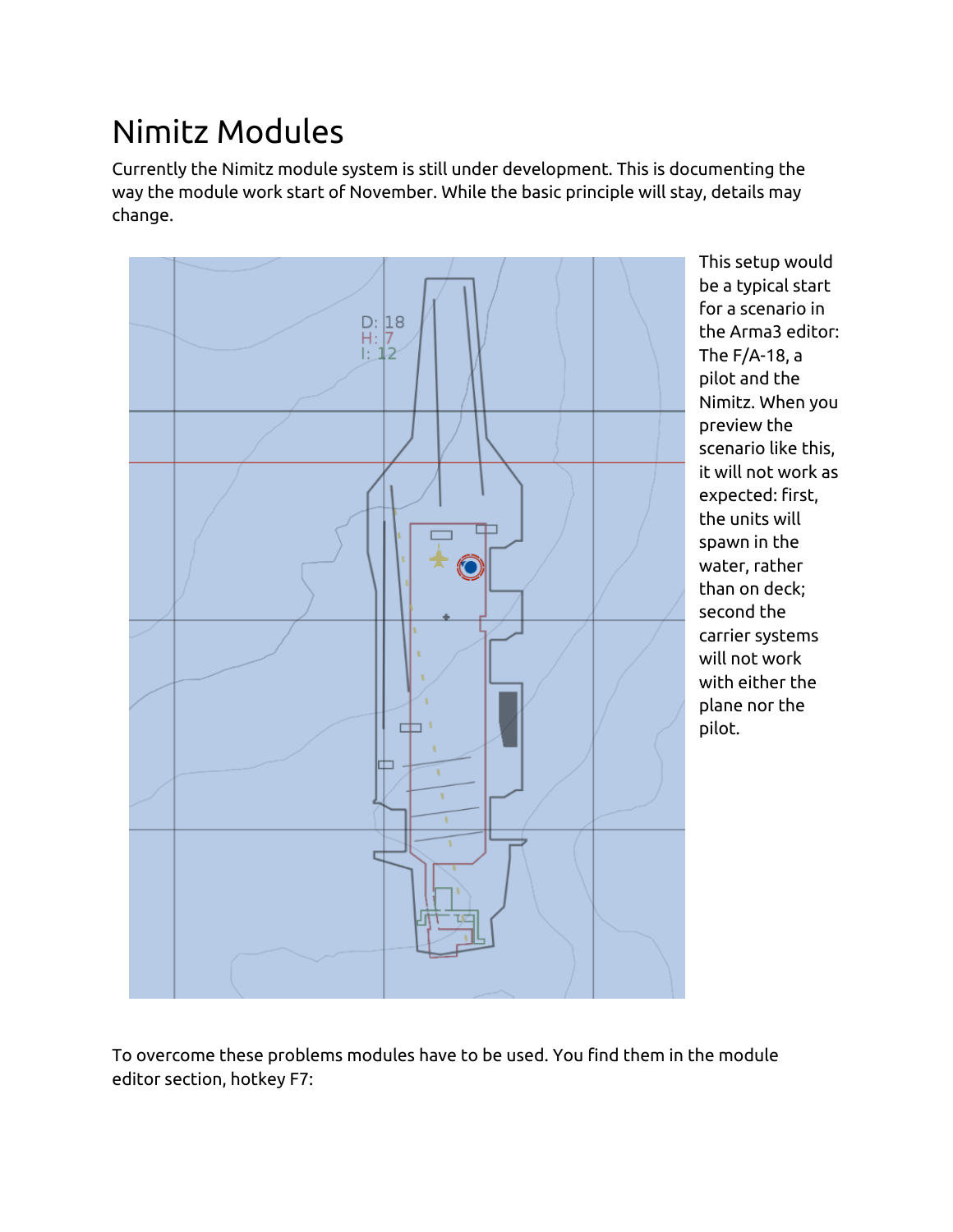

There is a category for Nimitz, besides the built-in modules from Bohemia Interactive. Placing units on the flightdeck needs the Flightdeck module, and towing: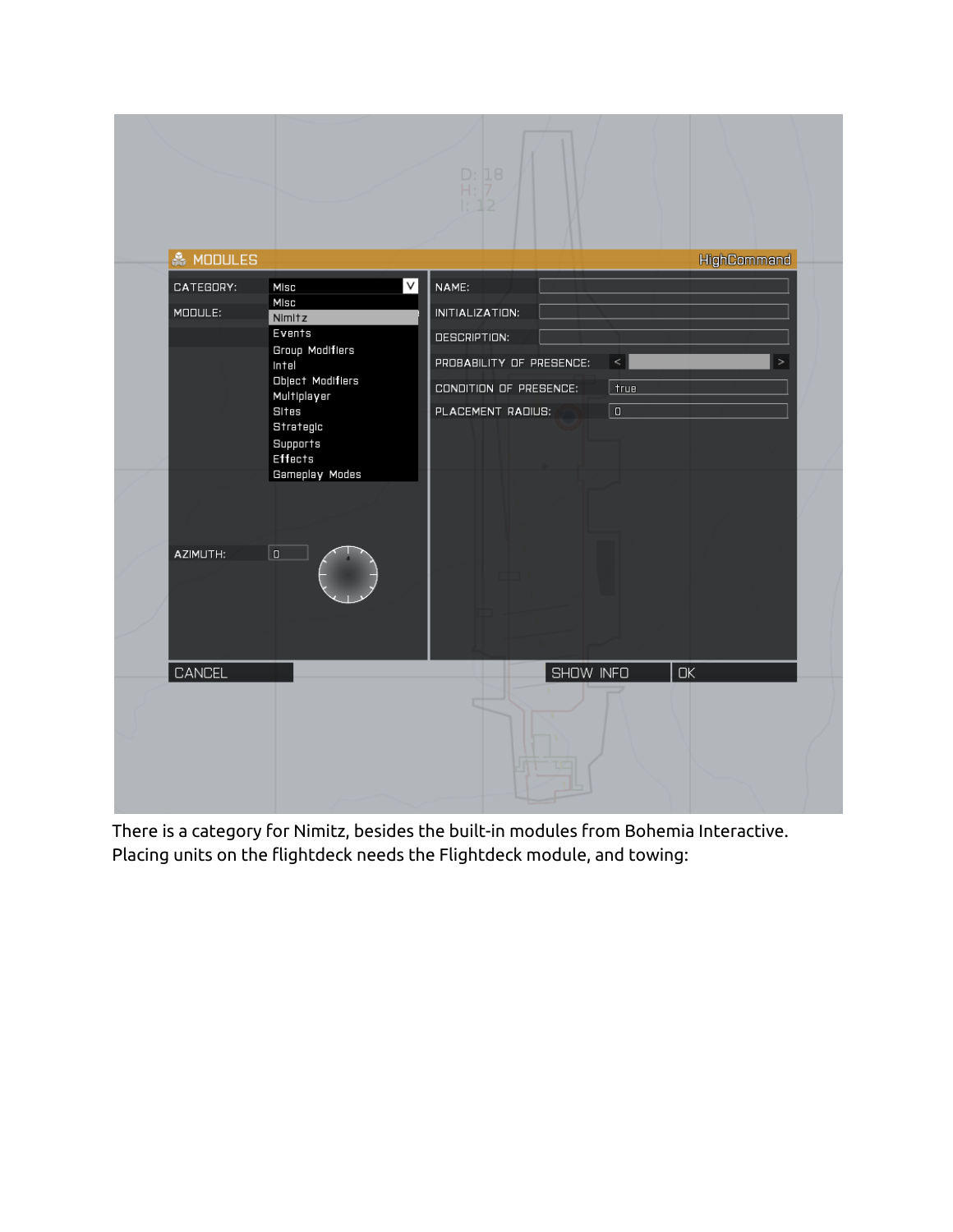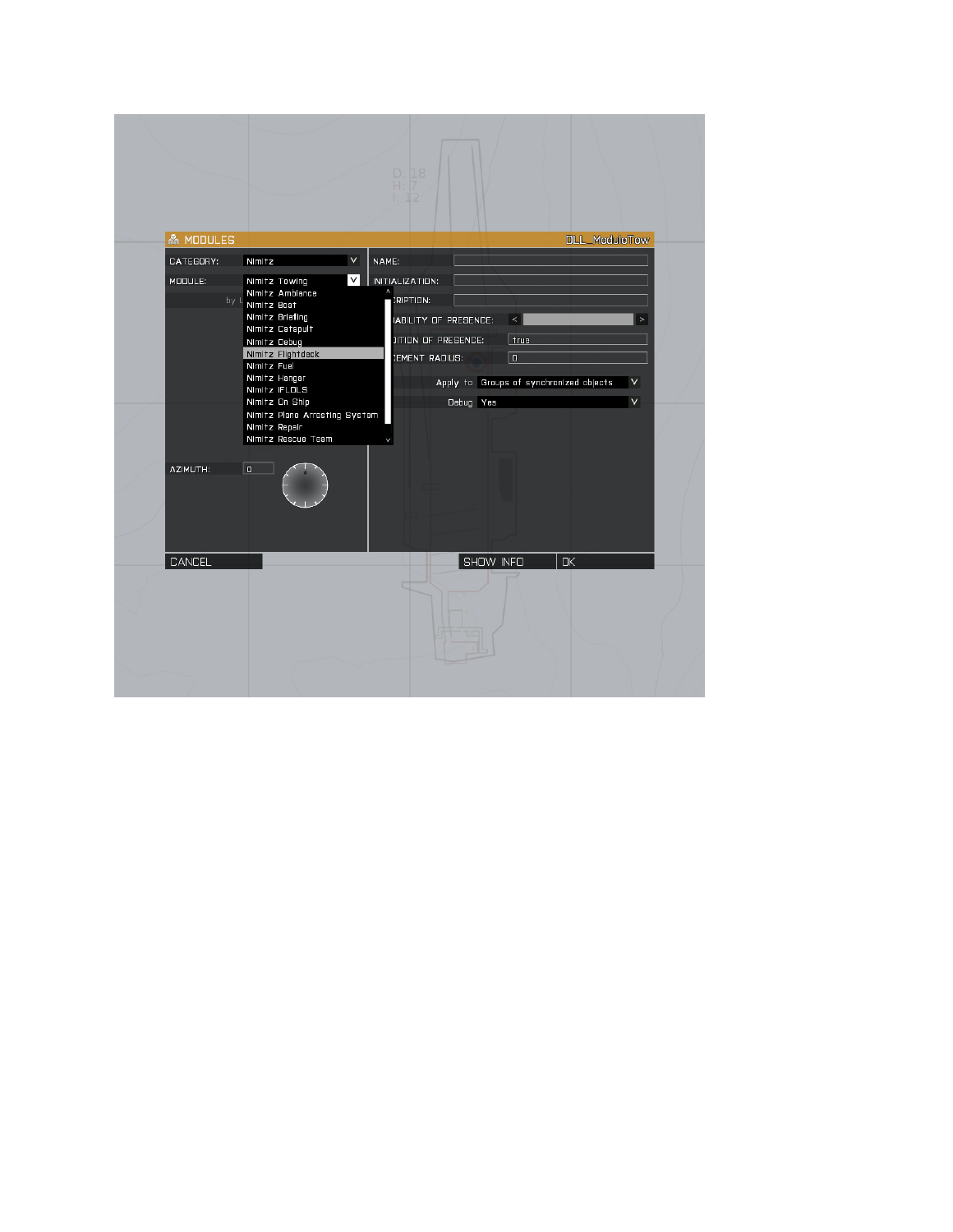| <b> &amp; MODULES</b> |                                                                                                                                                                                                                                                                           |                                                                                                                                  | DLL_ModuleTow                                                              |                       |
|-----------------------|---------------------------------------------------------------------------------------------------------------------------------------------------------------------------------------------------------------------------------------------------------------------------|----------------------------------------------------------------------------------------------------------------------------------|----------------------------------------------------------------------------|-----------------------|
| CATEGORY:             | v<br>Nimitz                                                                                                                                                                                                                                                               | NAME:                                                                                                                            |                                                                            |                       |
| MODULE:<br>by L       | V <br>Nimitz Towing<br>Nimitz Boat<br>Nimitz Briefing<br>Nimitz Catapult<br>Nimitz Debug<br>Nimitz Flightdeck<br>Nimitz Fuel<br>Nimitz Hangar<br>Nimitz IFLOLS<br>Nimitz On Ship<br>Nimitz Plane Arresting System<br>Nimitz Repair<br>Nimitz Rescue Team<br>Nimitz Towing | INITIALIZATION:<br><b>CRIPTION:</b><br>IABILITY OF PRESENCE:<br><b>JITION OF PRESENCE:</b><br><b>CEMENT RADIUS:</b><br>Debug Yes | $\,<$<br>true<br>$\overline{0}$<br>Apply to Groups of synchronized objects | $\, >$<br>v<br>$\vee$ |
| AZIMUTH:              | 0                                                                                                                                                                                                                                                                         |                                                                                                                                  |                                                                            |                       |
| CANCEL                |                                                                                                                                                                                                                                                                           | SHOW INFO                                                                                                                        | <b>OK</b>                                                                  |                       |

The towing module has currently a pitfall built-in: debug messages are by default on. So it is best to disable this for any scenario:

| 条 MODULES |                             | <b>DLL_ModuleTow</b>                              |
|-----------|-----------------------------|---------------------------------------------------|
| CATEGORY: | $\vee$<br>Nimitz            | NAME:                                             |
| MODULE:   | Nimitz Towing<br>٧          | INITIALIZATION:                                   |
|           | by Unknown Community Author | <b>DESCRIPTION:</b>                               |
|           |                             | PROBABILITY OF PRESENCE:<br>$\,<$<br>$\mathbf{v}$ |
|           |                             | CONDITION OF PRESENCE:<br>true                    |
|           |                             | PLACEMENT RADIUS:<br>$\overline{0}$               |
|           |                             | Apply to Groups of synchronized objects<br>$\vee$ |
|           |                             | $\vee$<br>Debug Yes                               |
|           |                             | Yes<br>No                                         |
|           | Nimitz                      | wing<br>Show debug information                    |
| AZIMUTH:  | $\overline{a}$              |                                                   |
|           |                             |                                                   |
|           |                             |                                                   |
| CANCEL    |                             | SHOW INFO<br>$\Box K$                             |
|           |                             |                                                   |
|           |                             |                                                   |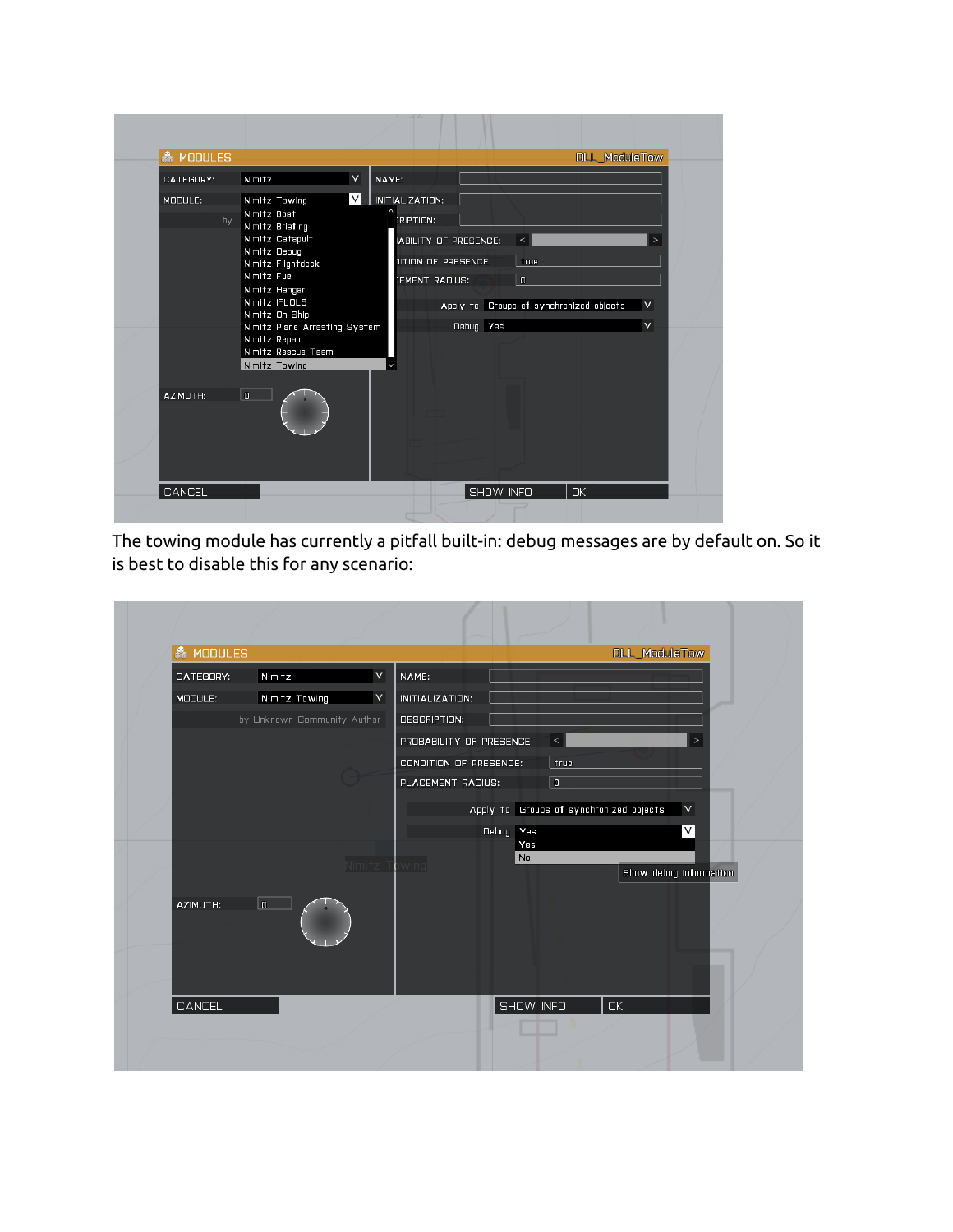

Finally the units on deck need to be synchronized to the Flightdeck module (F5 hotkey):

Not shown in the pic, but good practice is to sync the Towing module against the carrier itself.

The final result is shown in the concluding image of this short doc: a pilot and F/A-18 on the flightdeck, with the jet and man being linked to the lower level modules for using the catapult, the arresting wire, the boat system, the repair system, the fuel system.